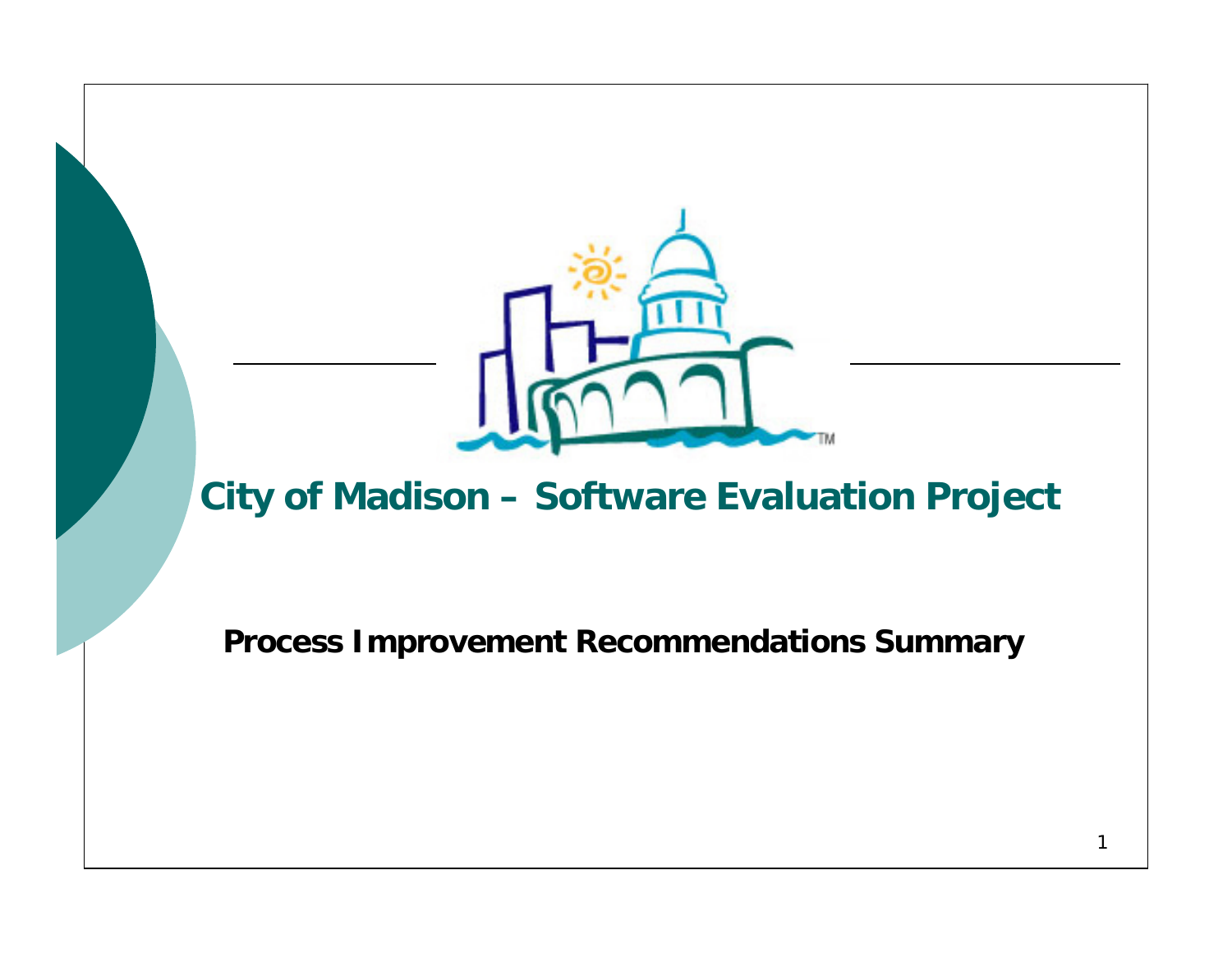## **Needs Assessment Phase Summary**

- ${\circ}$  Project Team conducted Working Sessions #1 and #2 covering many areas of the business.
	- zHuman Resources
	- Payroll
	- Procurement
	- **•** Budgeting
	- GL / AR / Accounting / Treasury
	- zUtilities – Transit & Water/Storm/Sewer
- ${\circ}$  Completed deliverables include:
	- $\bullet$ Current state high level process lists and process flows
	- $\bullet$ Future Business Objectives for all business areas
	- $\bullet$  Process and System Improvement Opportunities for all business areas
	- zSystems Integration Maps – Current and Future State
- $\circ$  Posted documents to intranet for all City staff to review and provide additional input